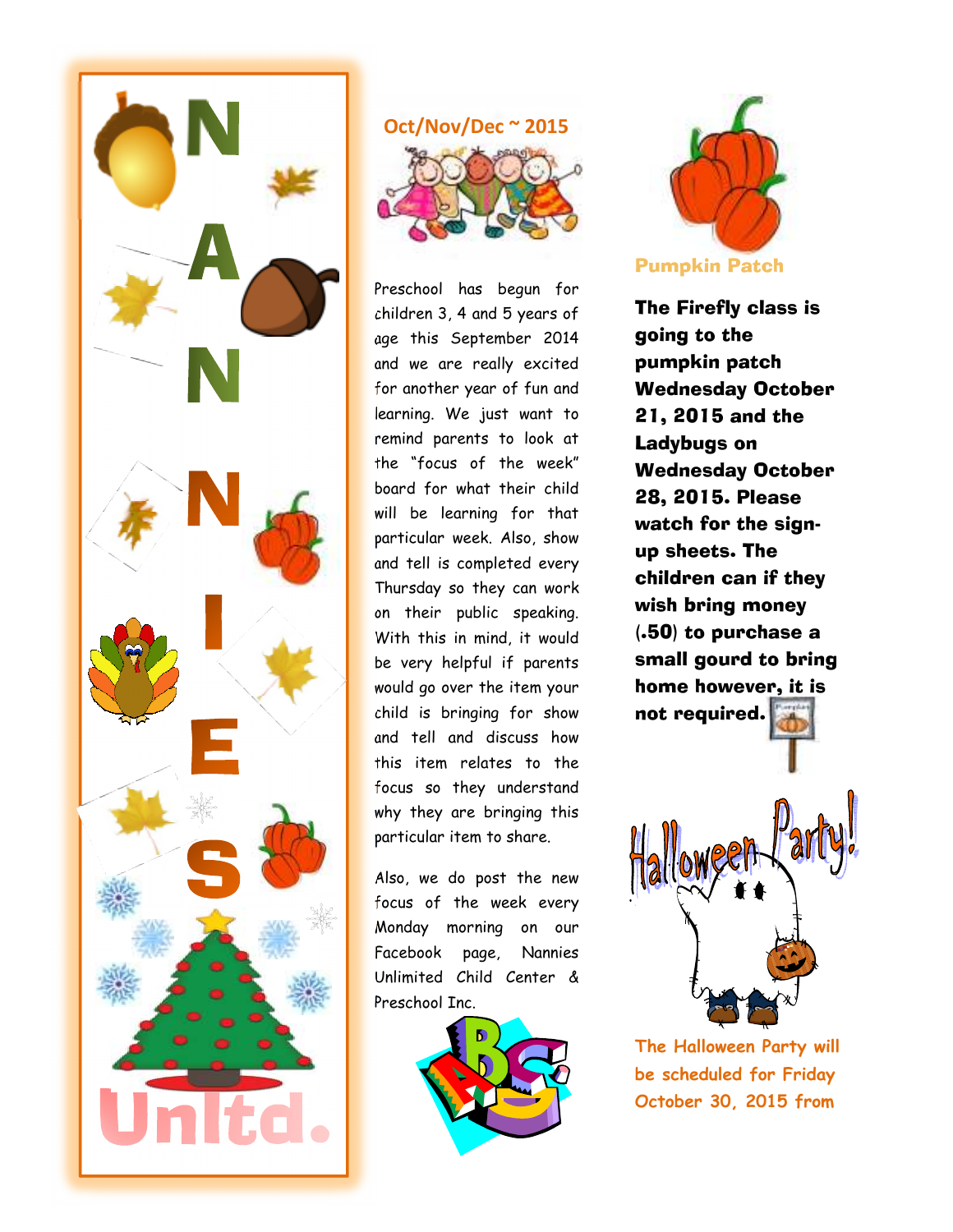**9-10:30 am. Children may wear their Halloween costumes if they so choose!** 

**Please have your child come dressed in their costume that morning. Please remember to bring extra cloths to have them change into later.** 

**Please remember that the Center DOES NOT promote violence so keep your costumes neutral.** 

**Your child may bring candy if they wish to share with others.** 



**Parking** 

### **Entrance ~ Exit**

To prevent accidents from occurring in our parking lot we would like to review that the entrance to the parking lot is on the east end closest to the Center and the exit is at the west end of the parking lot located by the vans/garbage

receptacle. Please remember there are people walking with children to and from vehicles/building and would ask that you slow down and be cautious especially during the morning drop off and evening pick up times.



Friday January 1, 2015 New Year's Day Closed.



## Books

If you have any "unwanted" children books at home we are always looking to replenish our supplies! The children love to read and look at the pictures. Although we have a large library for our teacher's to use during their reading~preschool time we also have books in each room the children can independently pick up and read. Since children are just learning how to respect books, they do at times become "unreadable". These are the books we would like to replenish. So, if you are looking to reduce some of your supply at home we would love to have them! Please bring them to the office so we may "log" them into our system!

Thank You!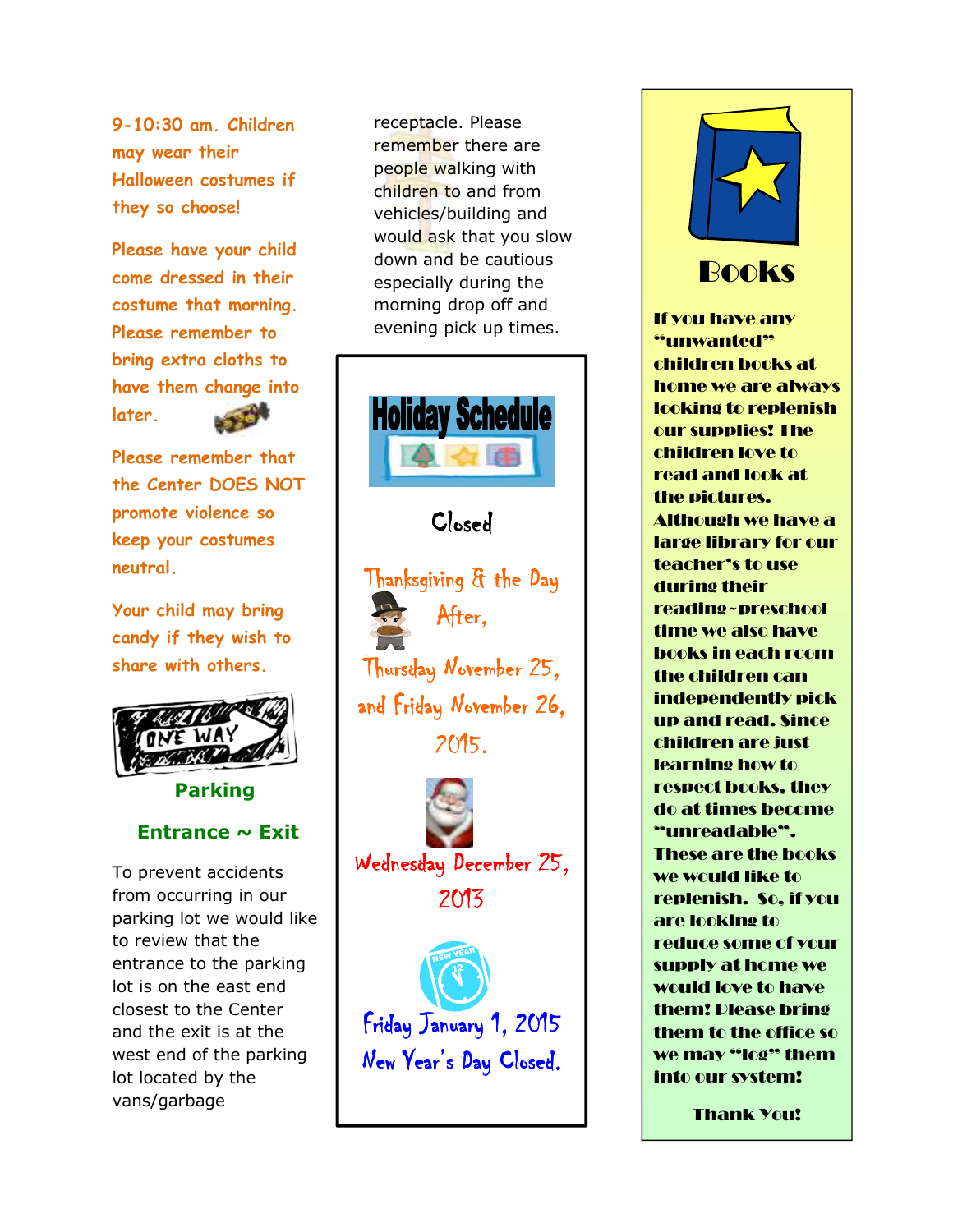# **Policy & Procedure Reminders!**

### Sign In:

Children must be signed in and out by their parents **and** escorted to their room when arriving and leaving the center.

# Diapers

Infants and/or children attending the center whom require the use of disposable diapers and/or training pants will have a personal supply brought from home. That supply will be marked for identification. Parents will be required to bring one container of diapers and one container of baby wipes during the first Monday of each month. The Nannies will let the parent(s) know during the month if more diapers are needed.

# State Funding:

Just a reminder for those individuals who receive state assistance for childcare; you are only allowed 4 (four) absences monthly which the State Department will pay for. If you go over the 4 days in one month time you will be responsible for the

payment beyond those 4 (four) days.

### Cubbies:

**Please remove all unnecessary items from your child's cubby at least weekly, preferable daily. The cubbies get so full your child has a difficult time placing their preschool items in them to show mom and dad** 

# **CHRISTMAS PROGRAM**

**Mark your** calendars! The preschool class (Ladybugs & **Fireflies) will** present their **Christmas Program** Thursday **December 17, 2015** at 4:00 p.m.



**If you have access to extra paper the children can use for arts & crafts** 

**or for the children to be creative with we would love to have it. We need to restock our supplies. In the past we have had parents whose work place throw away paper that has been barely used. This type of paper would be perfect for those creative minds and refrigerator art. Thank you!**



# Christmas Parties:

### On **Monday December 21, 2015**

the children will be having a Christmas party within their rooms this year. There will be fun and laugher, games, music, dancing and a holiday celebration. If you would like to donate a gift/toy to the center you may, however this is NOT mandatory. We would like to thank all of our parents who have been so giving to the Center. We appreciate each and every item donated. The children benefit greatly from those gifts and therefore it is a great help to the Center.

**THANK YOU!** 

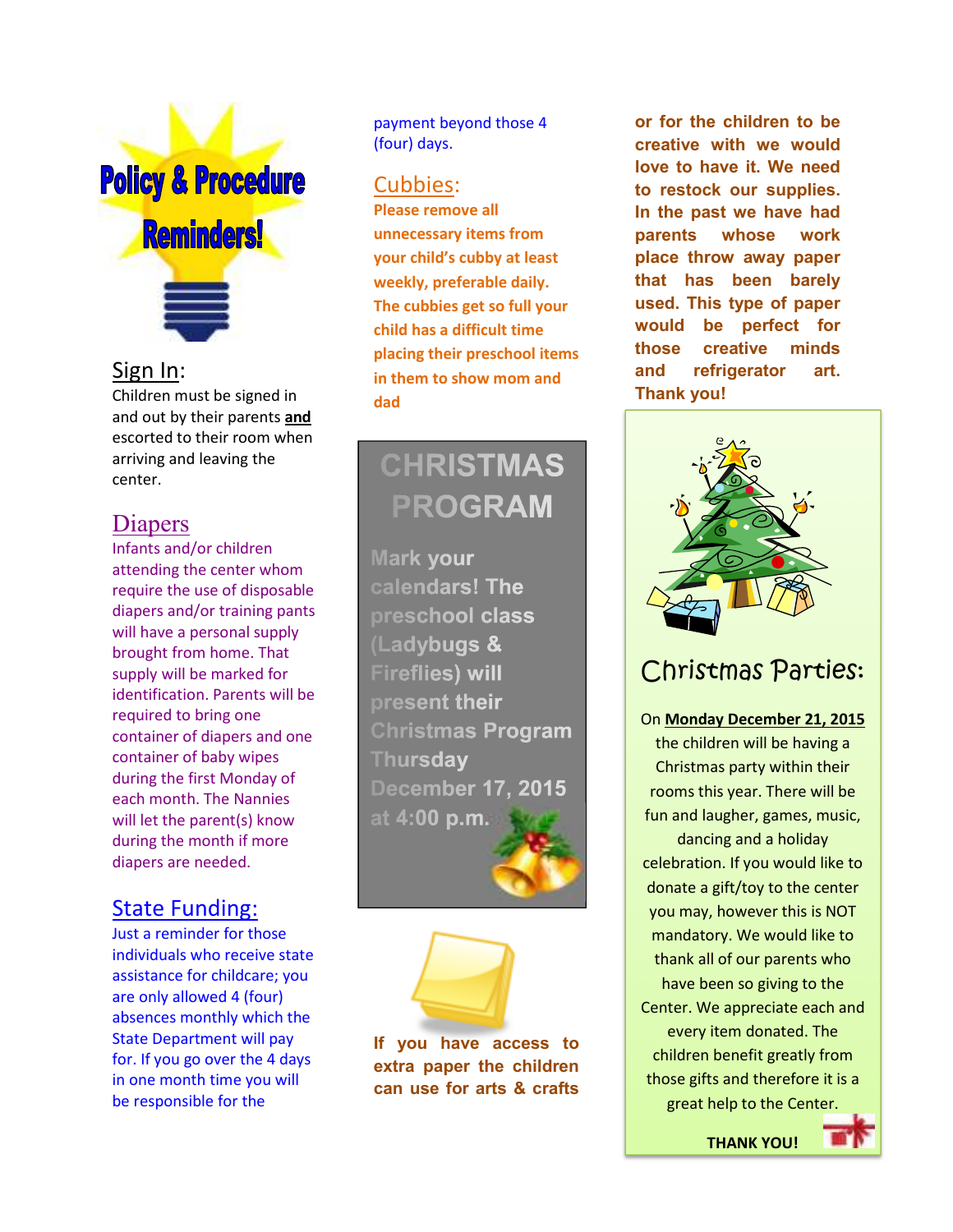

#### **Outdoor Play**

Outdoor play is an important part of our daily curriculum as weather permits. It is important for parents to provide the appropriate clothing and outerwear for the weather conditions (e.g. Coat, snow pants boots, gloves etc…) Trees often shelter our playgrounds from the sun however we will apply sunscreen to the children when temperature/weather in the summer/spring warrant. During the winter months, the building provides some shelter from winds however; children will need hats, mittens and coats (at a minimum). The Nannies Unlimited Child Center and Preschool Inc. checks weather conditions routinely.

#### **With winter**

### **Official Wind Chill Factor:**

The Nannies Unlimited Child Center and Preschool Inc. frequently checks the wind chill factor. Children **do not** go outdoors when the temperatures are below 20 Degrees. Children will be dressed for outdoor play according to the weather conditions.(ie hats, gloves, mittens, boots, snow pants, coats etc…)



### **Teachers will plan at least 1 hour of outdoor play each day as weather**

**permits**. Depriving children from outdoor playtime is detrimental to children's health especially in recent medical studies showing concerns about increased childhood obesity and excessive sedentary activities.

Our policy states that if a child is well enough to be at the Center then they are well enough to go outdoors.



~Payments are due every Monday prior to closing time, 5:30 p.m., unless other arrangements have been made.

~There are late charges of \$10.00 for late tuition payments. Please include this fee with your payment made after Monday.

~ For returned checks for insufficient funds there is a \$30.00 charge or bank charge.

 $\sim$  IF You need to Place food/medication in the kitchen refrigerator, please take it to your child's room where the teacher will mark it with identification and place it in the kitchen refrigerator. Children ARE NOT to go into the kitchen area! This is for the health and safety of all children and their parents.

 $\sim$ Please notify the Center of any changes in Your address or PHonE number whether it is work or home so we may keep our records current for the safety of Your CHild.



We need your help! We have noticed a lot of pop cans, garbage, cigarette butts and litter in our parking lot. Children try and pick up any and all things to investigate! This is not safe or healthy. Please try and keep our parking are clean and safe for the children and our patrons. **THANK YOU!**